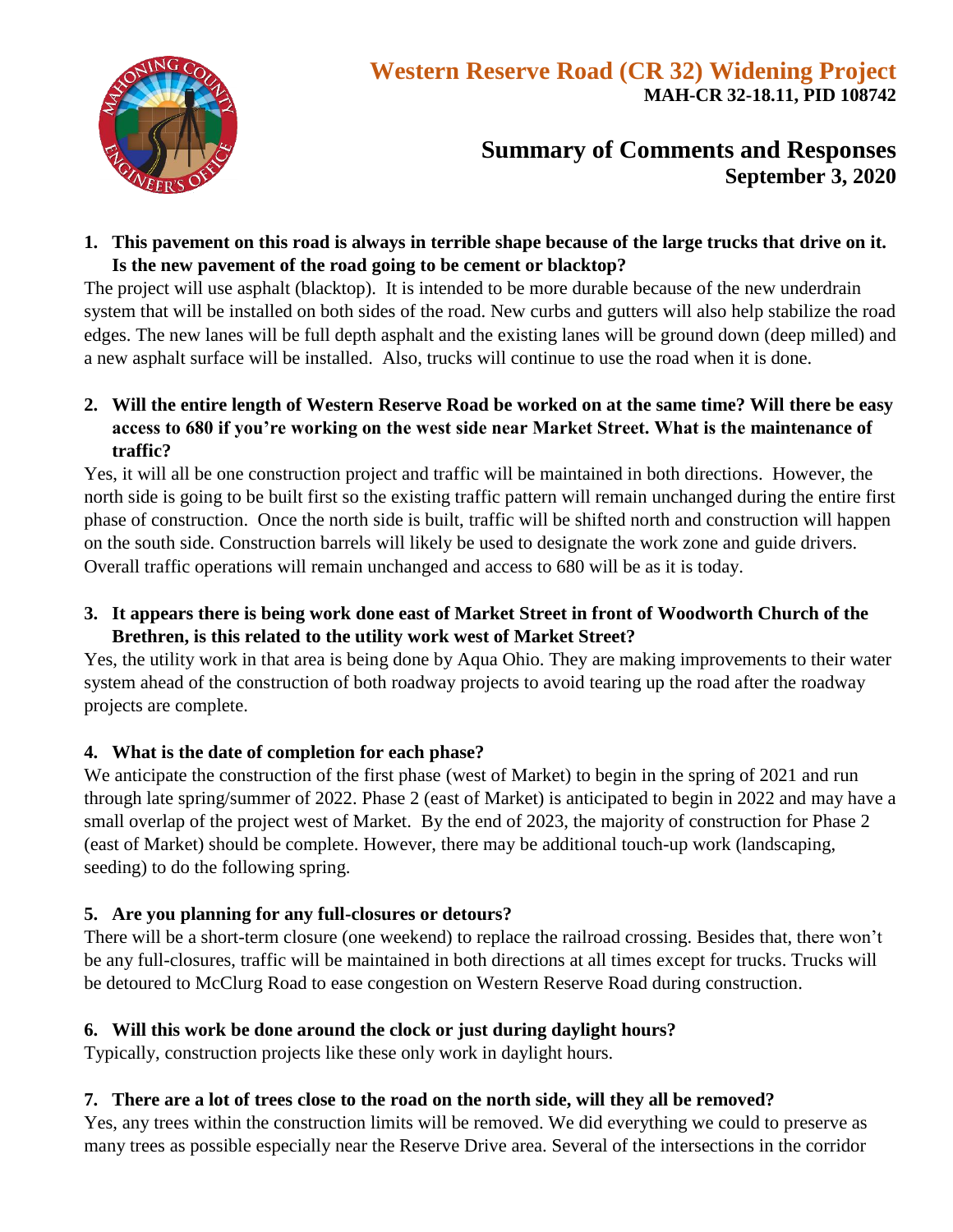have overgrown trees and trees that are either too close or in the right-of-way which limits sight distance. Removal of these trees should increase safety.

#### **8. Are the utility poles going to be moved and if so will there be power outages?**

The mainline of power poles along the south side will remain in place and will remain active during construction. A few poles will need to be relocated due to construction. There are locations where power and communication lines change from aerial lines to underground line. The utility companies will work ahead of roadway construction to reduce potential conflicts, so outages are expected to be minimal to none.

## **9. Will the whole corridor of this project be worked on at the same time with barrels all the way down or in phases?**

It has not been determined if this project will be constructed in phases. That decision may not be possible until just before construction. Contractors could opt to do it that way to save money, but we don't know yet at this point.

## **10. Why don't utility companies bury utility lines along this project?**

In this corridor, the decision to bury utility lines rests with the utility companies. The mainline of power poles along the south side will not be changed because of this project.

## **11. Are drain pipes going on both of the sides of the road or just one?**

Storm sewers will be installed mostly on just the north side. We will be collecting drainage on the south side at catch basins and then piping it across the road to the north side system. There will also be a system of smaller underdrain pipes that will drain to the catch basins which will then be piped to the north side.

## **12. There has been talk about this project for years. Is it actually going to happen now?**

Yes, it is actually going to happen. It has been a long time coming and there have been a lot of frustrated users for many years, but it is finally going to happen.

#### **13. Is there money set aside and allocated for this project?**

Yes, there is money that has been allocated by the federal government for this project. As we get closer to construction we will seek additional state funding to help offset the cost that would come out of our county budget.

## **14. Are the flags that are in the yards currently for this project or the Aqua Ohio project?**

They are likely OUPS (Ohio Utility Protection Service) flags marking existing utilities. Any type of underground work requires that utilities are marked in advance so they are likely for Aqua Ohio's construction. Additionally, in the coming weeks, drivers may notice additional field work being completed. This will include physically excavating holes to determine the depth of some of these utilities.

## **15. A red light at Western Reserve Park would improve safety for the residents at Grandshire Condos as there seems to be a race to get out of the exits which don't line up.**

A new signal at Western Reserve Park is not warranted. The new westbound right turn lane into Western Reserve Park and the new center turn lane on Western Reserve Road is intended to make it easier to turn both right and left from Western Reserve Park and the Grandshire drive.

#### **16. Where will there be new traffic signals installed?**

A new signal to be installed will be at the Southern Boulevard/Harvard Boulevard intersection with Western Reserve. No other new traffic signals are proposed.